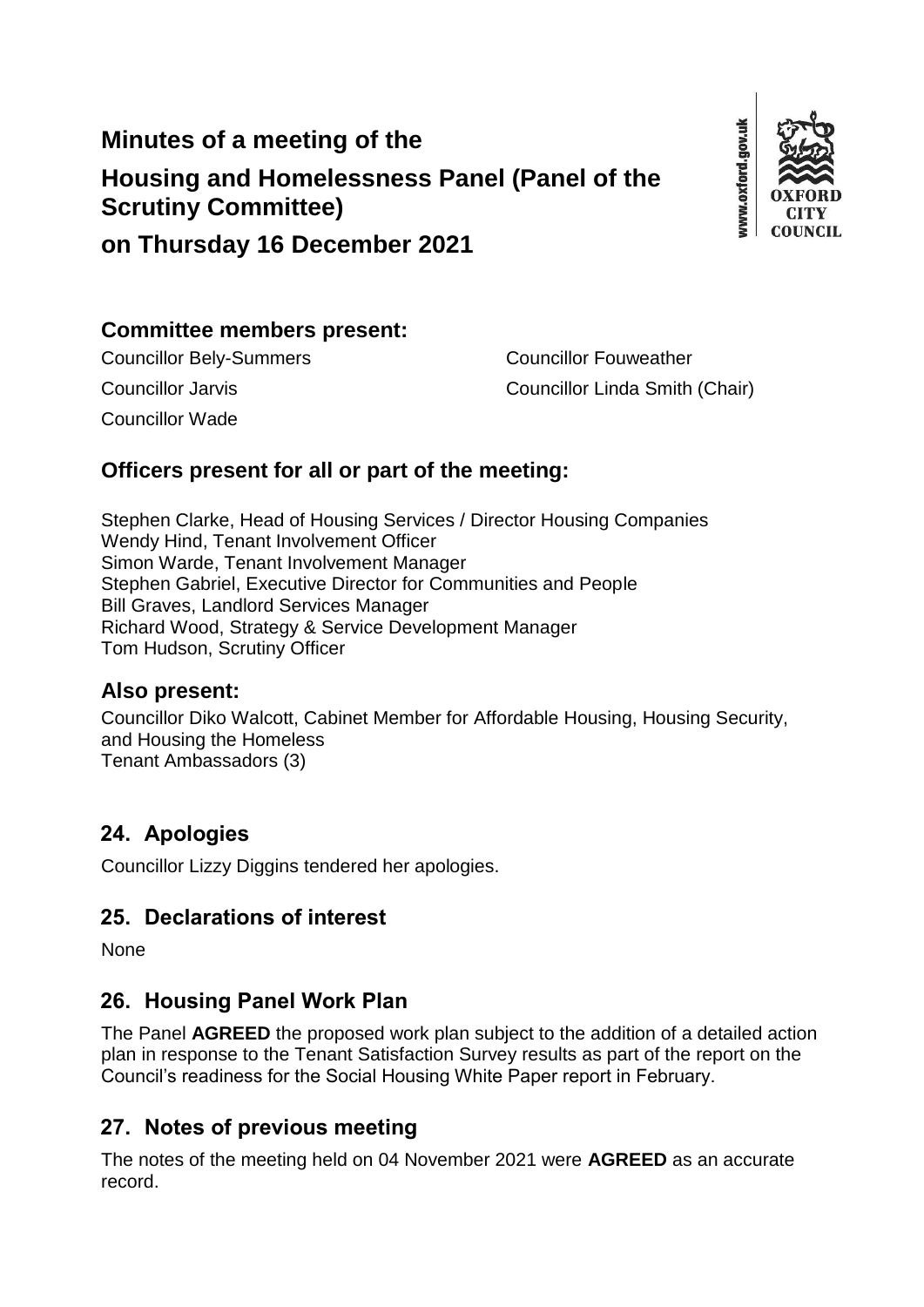## **28. Tenant Satisfaction Survey**

Bill Graves, Landlord Services Manager, presented the report on the results of the Tenant Satisfaction Survey and the Council's response to the Panel.

The Tenant Satisfaction Survey was the first undertaken by the Council since 2015. Given the period since the previous survey and the low response-rate to the previous survey the Council had undertaken a census of all tenant and leaseholders. Normally, the Council would then compare its performance with peers, but few comparators had undertaken surveys since Covid, with those who had seeing significant variability in satisfaction. The Council's own reduction to services and repairs was likely to have acted as a dampner to satisfaction.

In headline, 85% of respondees were satisfied with the Council's service. Below that, however, there were a number of issues, including

- satisfaction with the Council as a landlord
- satisfaction with the standard of the home
- tenant's views listened and acted upon
- satisfaction with the outcomes of anti-social behaviour

In addition to the numerical data provided, over 1700 comments had been provided as part of the survey giving a rich seam of information for the Council to understand the concerns and issues of its tenants and leaseholders. Members of the Housing team were in the process of following up comments made by those who gave permission to do so to discuss and seek to understand more. This information would continue to shape the improvement plans developed.

The key area for improving satisfaction related to the repairs service, which was the primary source of both satisfaction and dissatisfaction. The Council had been working with its repairs provider, ODS, to improve communications with customers around repairs, and undertaking immediate post-job satisfaction surveys. Those tenants providing a score less than a seven out of ten would get a follow up call to understand more about how the service could have been improved, with the feedback for individual operatives tracked to understand and improve issues detracting from their level of service. This survey was being developed with the input of both the Tenant Satisfaction Team and the Tenant Ambassadors. Technological systems and new supply chain approaches were enabling greater efficiency of existing staff to undertake work. The new portal, through the QL system, would enable tenants to report, view and track repairs. A proactive schedule of revisiting homes which had reported damp and mould to check on the adequacy of the previous work had already begun.

Results showing dissatisfaction with the quality of homes were of a deep disappointment to the Council and at present it was unclear what was driving the dissatisfaction. All Council homes met the Decent Homes standard. Understanding this was a priority for the Council. In the meantime, the Council was planning to invest £51m over the course of the forthcoming Medium Term Financial Plan, with a further £8.7m to improve energy efficiency. The extension in the Social Housing White Paper of responsibility for improving the local area also meant further investment in the Great Estates programme.

Communication between the Council and tenants was being invested in. The White Paper made it an area on which it was necessary to report, and it was clear that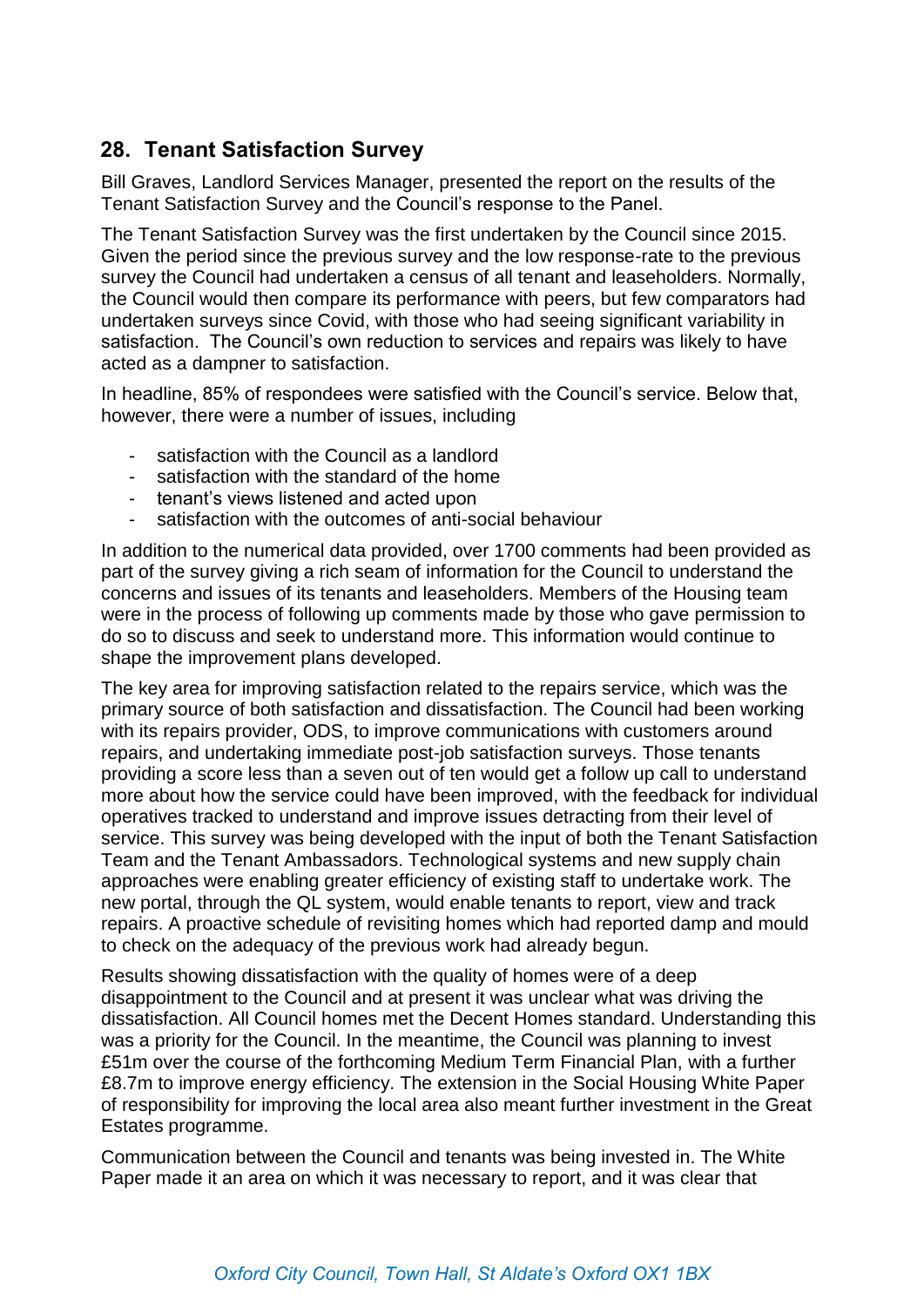although a minority, younger tenants showed greater dissatisfaction in this area, indicating improved means of communication were necessary. The new QL portal was anticipated to support this. Vulnerable tenants would be visited in person.

A disconnect between tenant expectations over anti-social behaviour outcomes and what the Council could reasonably do did lead to some unhappiness. Even when the Council did successfully stop the anti-social behaviour further, draconian measures were expected by tenants. In addition, Covid had made it much more difficult to manage anti social behaviour, with lockdowns increasing the incidence by perpetrators and reducing the tolerance by victims. A new ASB policy had been launched, as well as visits by the ASB team, to address this as far as possible.

At a strategic level, the Council was looking at to improve service levels and outcomes, including the Service Integration Project, and a Customer Experience Change programme, and an externally undertaken service delivery review to consider the shape and remits of the teams providing services to tenants with a view to making improvements.

Following the presentation, Councillors made a number of comments and raised a number of questions. Repair and disabled-adaptation time was raised as an issue. It was recognised that with Covid things had been challenging for repairs, but the key issue was to ensure that repairs were reported. Many times complaints of repairs not done had no repairs listed as being requested in the last 18 months. A delay of more than a month should be escalated. Larger-scale disability adaptations would require a request from an occupational therapist first. These could take some time to fulfil, with design, planning applications and building all contributing to the overall time taken.

Concern was raised over the link between lower rates of satisfaction across the board by younger tenants and the suggestion was made that this may be due to overcrowding. Those respondees who assented were being contacted, which would begin to shed light on this trend.

Olga Siiddon, one of the tenant ambassadors highlighted the importance of the Tenant Involvement Team in communicating and engaging tenants, and sought clarity on the ongoing resources available to them. The work of the Tenant Involvement Team was praised for their award-winning work, though a difference between involvement and engagement was put forward. The Council needed to undertake greater engagement, meaning communicating with those who had had nothing to do with it for – in some cases – years. It was important to hear their views as much as it was to hear the views of those wanting to contribute in other ways also, those who were more involved. Staff resource created to undertake the additional engagement envisaged was being included within the draft budget and a new team established to cover the multiple areas where tenant engagement would be necessary under the requirements of the new white paper. Further provision was being made to extend the number of Tenancy Management Officers also in the draft budget.

A suggestion made by the Panel focused on the need to establish a specific identity for Landlord Services, which was distinct from just 'the Council'. This might help develop relationships with tenants at a lower, more accessible level, than the Council as a whole. Though definitely having benefits, it was also necessary to bear in mind that the Council as a whole was a landlord, and that Landlord Services did not deliver the entirety of the Council's landlord function. This question would be one which would be looked at as part of the external review.

The potential for geographical mapping of responses in order to identify problem areas and inform future capital expenditure was explored. Largely, the answer was yes, and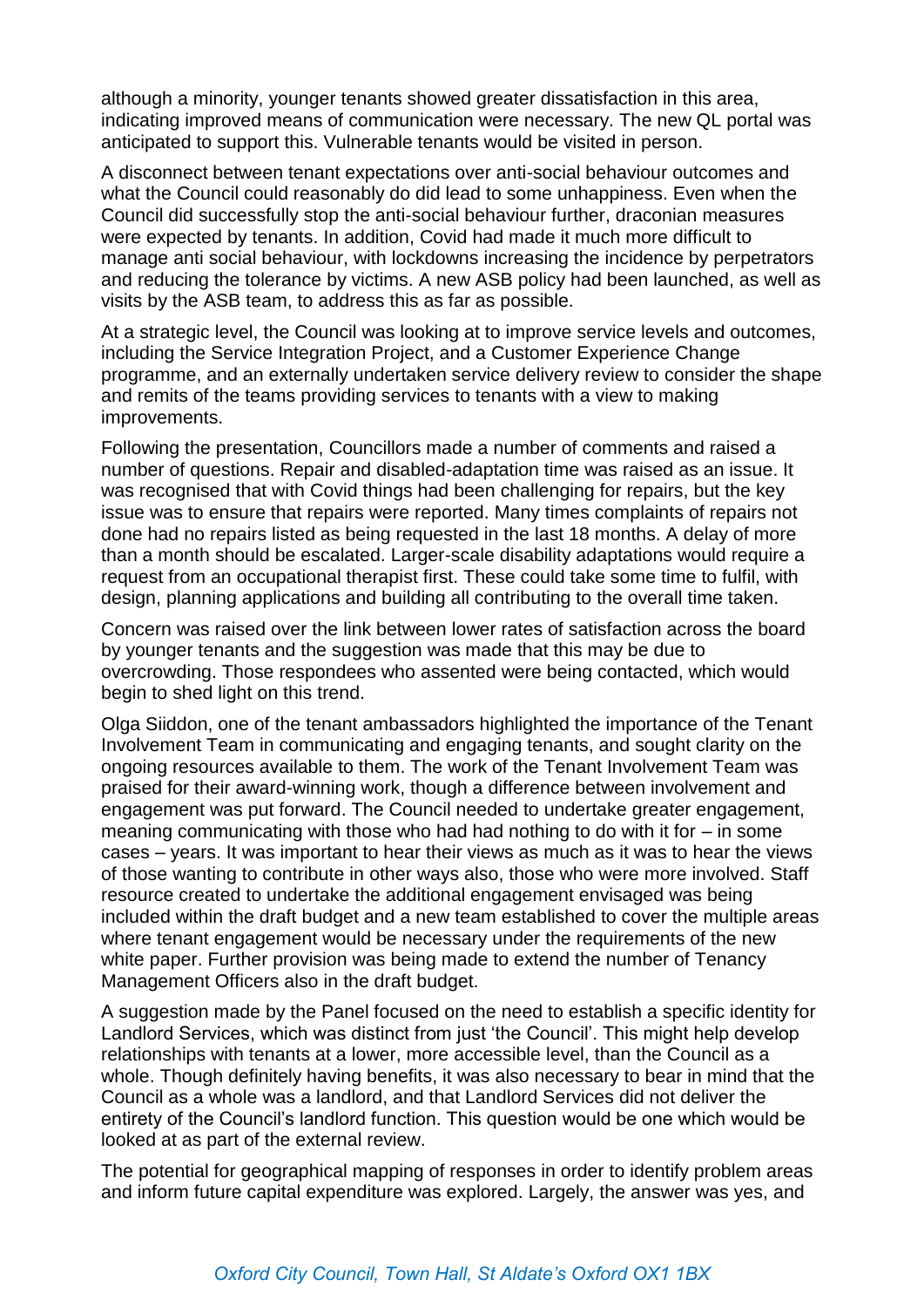this would be fed into some work which also considered issues such as let-ability, repair spend and incidence of ASB to identify housing assets in need of greater investment. The Panel provided specific challenge over the 55% satisfaction rating on Blackbird Leys and looked to opportunities arising from the regeneration scheme for the area for solutions. Though the engagement work for the regeneration was not being undertaken by the Council but its development partner, Catalyst, these concerns would be passed on for inclusion within the engagement programme.

## **29. Housing Performance Q2**

Richard Wood, Strategy and Service Development Manager, presented the Housing Performance Q2 report to the Panel.

Within homelessness services the overall context of greater pressure on the system was an important component, with the Covid-related eviction ban ceasing, the service had seen increased pressure arising from the private rented sector. Despite the pressures, KPIs were holding up well, with recognition given to the hard work of the homelessness team. Homeless prevention measures were continuing to be invested in and were shown through the statistics to be effective. The rise in pressure on the homelessness service put a direct pressure on temporary accommodation, but the team had increased the speed at which placements were found, thereby enabling the target to remain within range. The Council had received a one-off uplift to its homelessness grant from central government and was planning to direct the increase towards addressing the rising demand from the private rented sector. This would be through direct pecuniary support for tenants, such as support with rent arrears, but also greater support with debt, addition or difficulties finding jobs. There would also be investment in providing infrastructure to support better tenant-landlord relations.

Rough sleeping numbers were above target, at 27 vs a target of 17. Seasonal factors did play a part in this result, with Q2 historically showing the highest number of rough sleepers, as did specific situational factors, such as the end of the 'everybody in' programme. However, numbers remained roughly at the level of last year and more than 50% below pre-pandemic levels. Changing weather in Q3 and the progress made in supporting those leaving accommodation under 'everybody in', as well as forthcoming changes such as the re-opening of Floyds Row and the launch of the new county-wide approach to rough sleeping, were expected to reduce these numbers in time. It was accepted, however, that the overall rough sleeper numbers were a factor of multiple local and national causes, and that a future KPI which focused on the Council's own contribution to these figures would be preferable.

The Council's development of affordable homes was above target, with 68 homes being delivered in the first six months of the year, an increase on the pace of previous years.

The Council had recently submitted a bid to the Social Housing Decarbonisation Fund to support its programme of improving energy efficiency for Council tenants.

The Panel was provided with an update to its previously-requested performance dashboard, reflecting the requirements of the Social Housing White Paper. This had been delayed owing to the fact that the Social Housing White Paper had gone out to consultation shortly beforehand and was therefore liable to change. It was expected that the dashboard would be implemented within the next quarter.